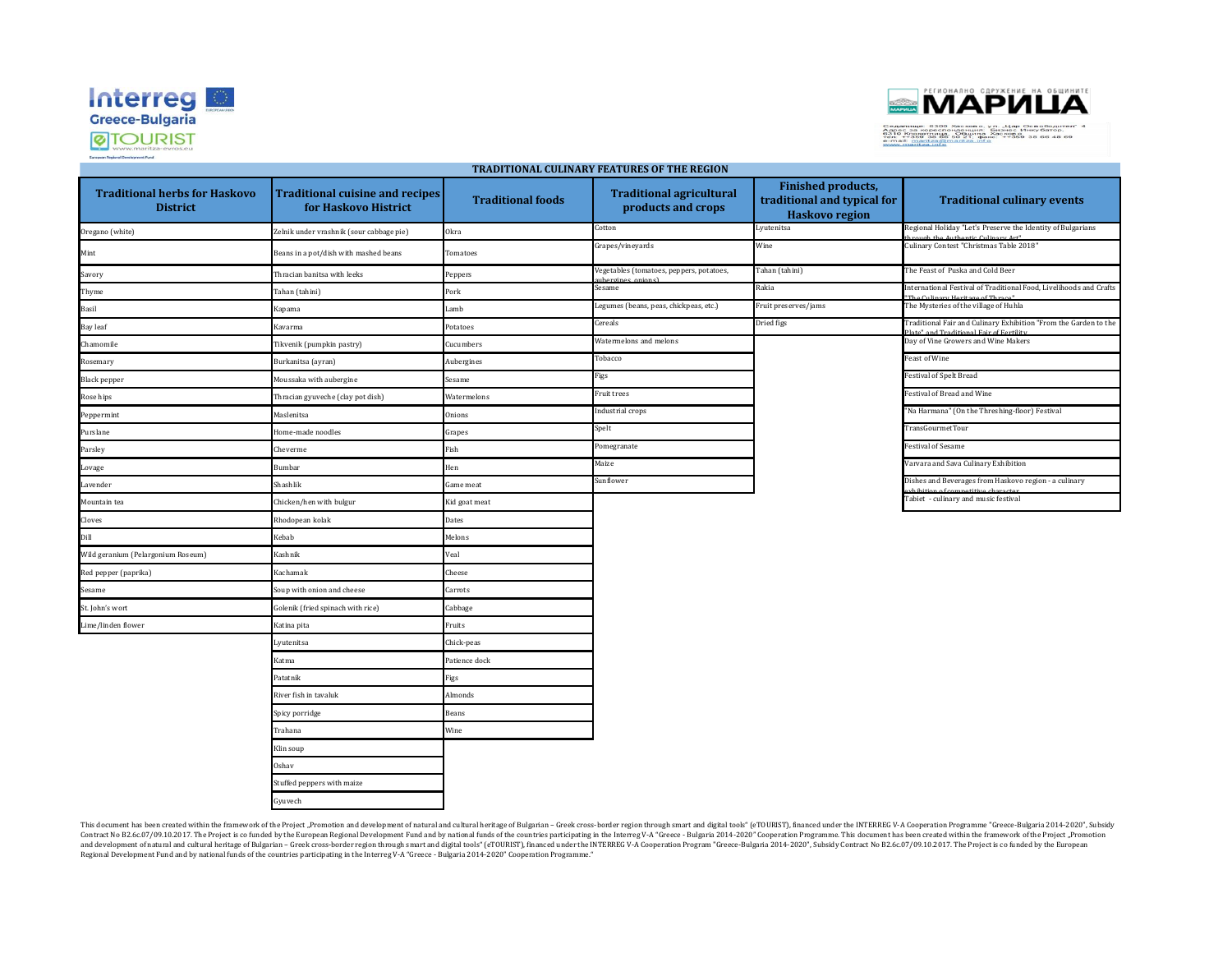



**Recipes of significance for the culinary heritage for Haskovo District Culinary products and crops of significance for the culinary heritage**  Bumbar Cotton Controller and the Cotton Cotton Cotton Cotton Cotton Cotton Cotton Cotton Cotton Cotton Cotton Co Rabbit kapama Grapes/vineyards Grapes/vineyards Puska from Yabalkovo Vegetables (tomatoes, peppers, potatoes, aubergines, onions) Smyanka Sesame Fish in tavaluk Legumes (beans, peas, chickpeas, etc.) Thracian maslenitsa Cereals Mashed beans with meat pieces from village of Dobrich Watermelons and melons Tatlii Tobacco Shepherd's gyuvech **Figs** Sesame sweet bars/biscuits Fruit trees Tikvenik (pumpkin pastry) Industrial crops  $S(\mathbf{p}) = \mathbf{S}(\mathbf{p})$  Stuffed peppers with maize Bumbar Pomegranate Hen stuffed with bulgur Maize Prazenik (pork meat with leeks) Sunflower Sunflower Sunflower Zelnik (pastry with sour cabbage) Almonds Honey cake Stuffed pumpkin with rabbit meat Rooster (hen) in katma Steamed banitsa (kapana banitsa) Spiral/layered banitsa with cheese baked under vrashnik Malebi (Muhallebi) Sweet banitsa Rachel Lyutenitsa from Stambolovo Banitsa with bulgur Banitsa with leeks Katma from Sakar Kashnik Beans with chickpeas Pork knuckle in a pot Stomna kebab (kebab in a clay pitcher) Bulgur soup Dock soup Katino mez Tutmanik Smigdal Soup of fresh garlic Dish with flat sausage and leeks Keshkek Spicy porridge Kachimak Golenik (fried spinach with rice) Cheverme Home- made noodles Trahana Oshav Klin sou Shashlik Burmanitsa Patatnik **SIGNIFICANT CULINARY FEATURES OF THE REGION**

This document has been created within the framework of the Project, Promotion and development create-Bulgarial - Greec-Bulgaria 2014-2020", Subsidy Contract No B2.6c07/09.10.2017. The Project is co funded by the European R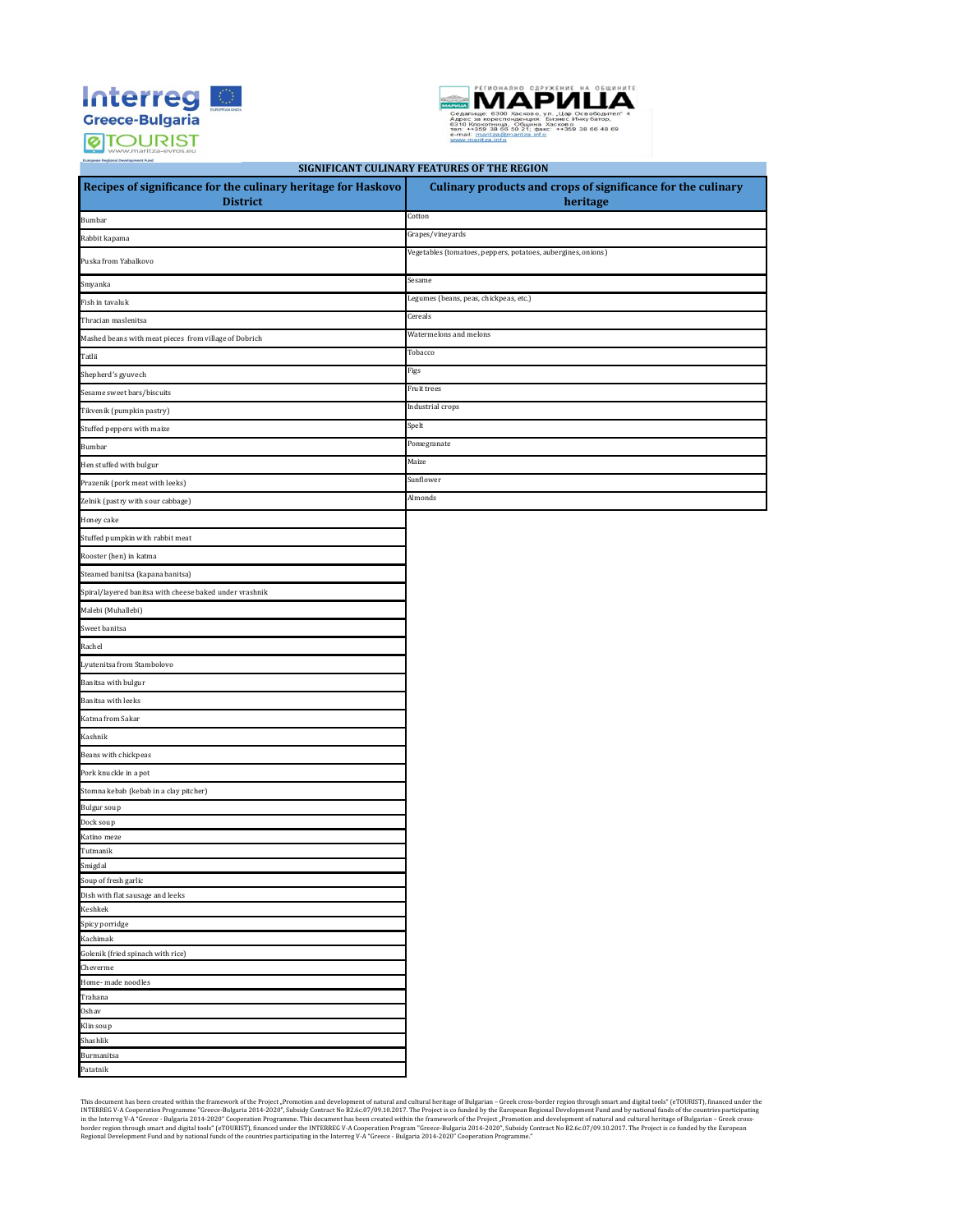



|                                              |                                                                                                                                                                                                  |                      | <b>Municipality of Dimitrovgrad</b>                                                                                 |                   |                                |                                                                                                                                                                                                                                          |  |  |  |  |
|----------------------------------------------|--------------------------------------------------------------------------------------------------------------------------------------------------------------------------------------------------|----------------------|---------------------------------------------------------------------------------------------------------------------|-------------------|--------------------------------|------------------------------------------------------------------------------------------------------------------------------------------------------------------------------------------------------------------------------------------|--|--|--|--|
| <b>Traditional cuisine and recipes</b>       | Bumbar<br>Rabbit kapama<br>Puska from Yabalkovo<br>Smyanka<br>Fish in tavaluk<br>Thracian maslenitsa<br>Mashed beans with meat pieces from village<br>of Dobrich<br>Tatlii<br>Shepherd's Gyuvech | Herbs and spices     | Garlic<br>Black pepper<br>Thyme<br>Mint<br>Savory<br>Bay leaf<br>Paprika                                            |                   | Traditional culinary events    | Regional Holiday "Keeping the Identity of<br><b>Bulgarians Through the Authentic</b><br>Culinary Art", village of Stalevo,<br>September<br>Culinary Contest "Christmas Table 2018"<br>Feast of Puska and Cold Beer, Yabalkovo<br>village |  |  |  |  |
| <b>Municipality of Ivaylovgrad</b>           |                                                                                                                                                                                                  |                      |                                                                                                                     |                   |                                |                                                                                                                                                                                                                                          |  |  |  |  |
| cuisine and<br>Traditional                   | Sesame sweet bars/biscuits<br>Tikvenik<br>Stuffed peppers with maize<br>Spicy porridge<br>Kachimak<br>Golenik (fried spinach with rice)<br>Cheverme<br>Home noodles                              | Herbs and<br>spices  | Oregano (white)<br>Mint<br>Savory<br><b>Bay leaf</b>                                                                | <b>Traditiona</b> | culinary<br>events             | International Festival of Traditional Food,<br>Livelihoods and Crafts "The Culinary<br>Heritage of Thrace"<br>The Mysteries of the village of Huhla                                                                                      |  |  |  |  |
|                                              |                                                                                                                                                                                                  |                      | <b>Municipality of Lyubimets</b>                                                                                    |                   |                                |                                                                                                                                                                                                                                          |  |  |  |  |
| and<br><b>Traditional cuisine</b><br>recipes | Bumbar<br>Hen stuffed with bulgur<br>Prazenik<br>Zelnik                                                                                                                                          | ە<br>Herbs and spice | Oregano<br>Savory<br>Rosehips<br>a truit of the common<br>Juniper<br>Lime/linden flower<br>Mountain tea<br>Camomile |                   | events<br>Traditional culinary | Traditional Fair and Culinary Exhibition "From<br>the Garden to the Plate" and the Traditional<br>Fair of Fertility<br>Day of Vine Growers and Wine Makers                                                                               |  |  |  |  |
|                                              |                                                                                                                                                                                                  |                      | <b>Municipality of Madzharovo</b>                                                                                   |                   |                                |                                                                                                                                                                                                                                          |  |  |  |  |
| cuisine and<br>Traditional                   | Honey cake<br>č<br>Stuffed pumpkin with rabbit meat<br>Rooster (hen) in katma<br>Trahana                                                                                                         | Herbs and<br>spices  | Mint<br>Savory<br><b>Bay leaf</b>                                                                                   | Traditiona        | culinary<br>events             | No available information                                                                                                                                                                                                                 |  |  |  |  |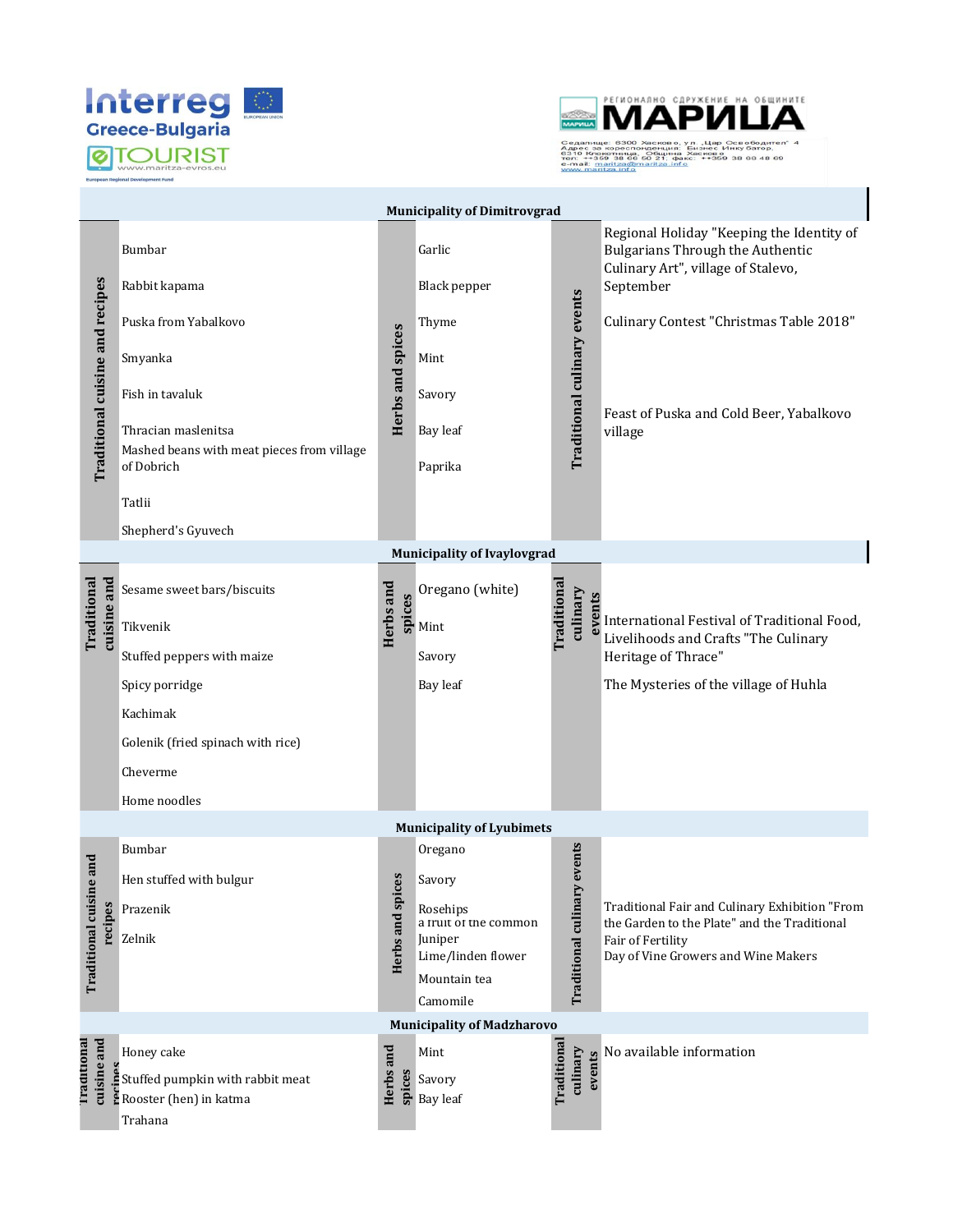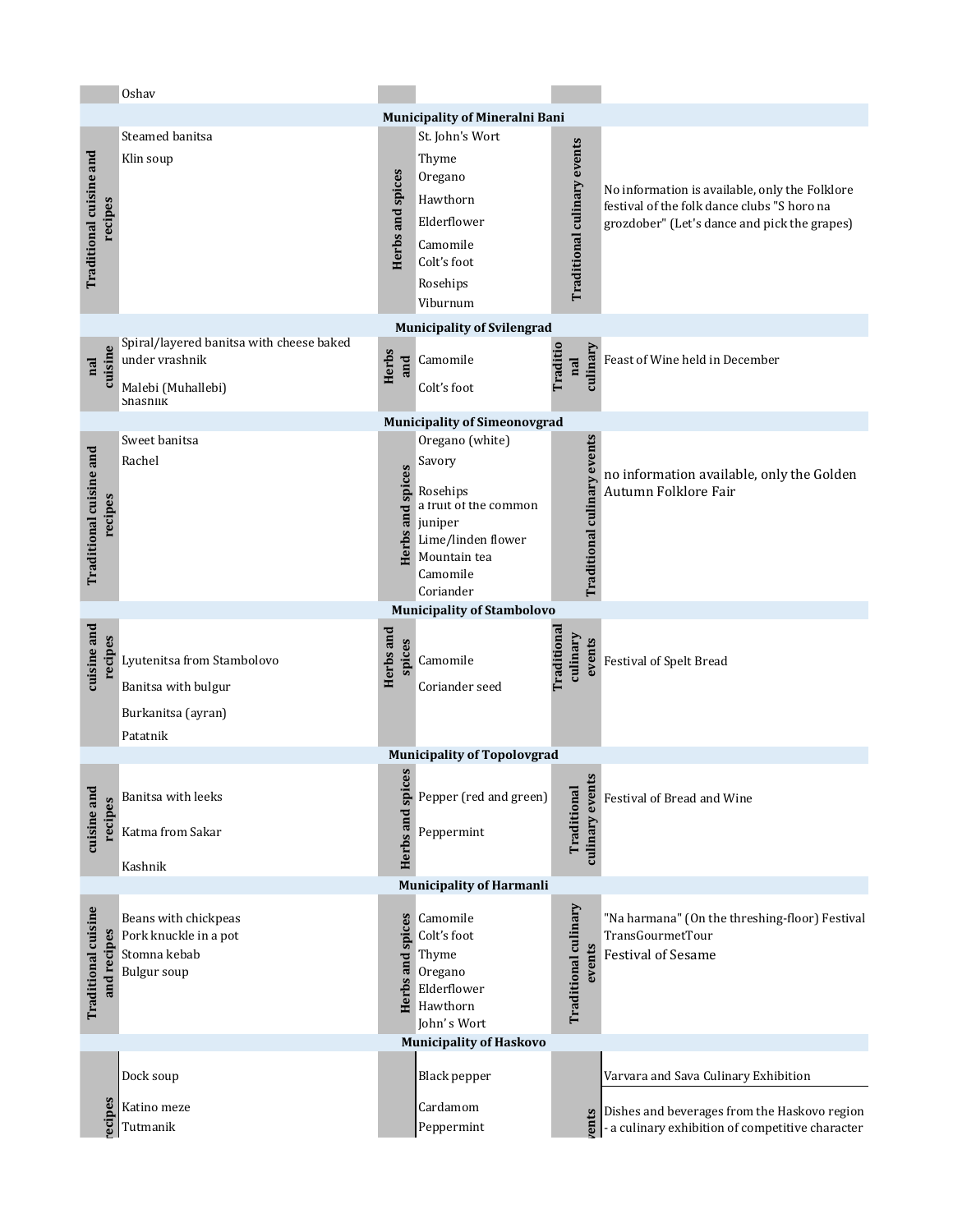

This document has been created within the framework of the Project "Promotion and development of natural and cultural heritage of Bulgarian – Greek cross-border region through smart and digital tools" (eTOURIST),<br>financed 2020" Cooperation Programme."